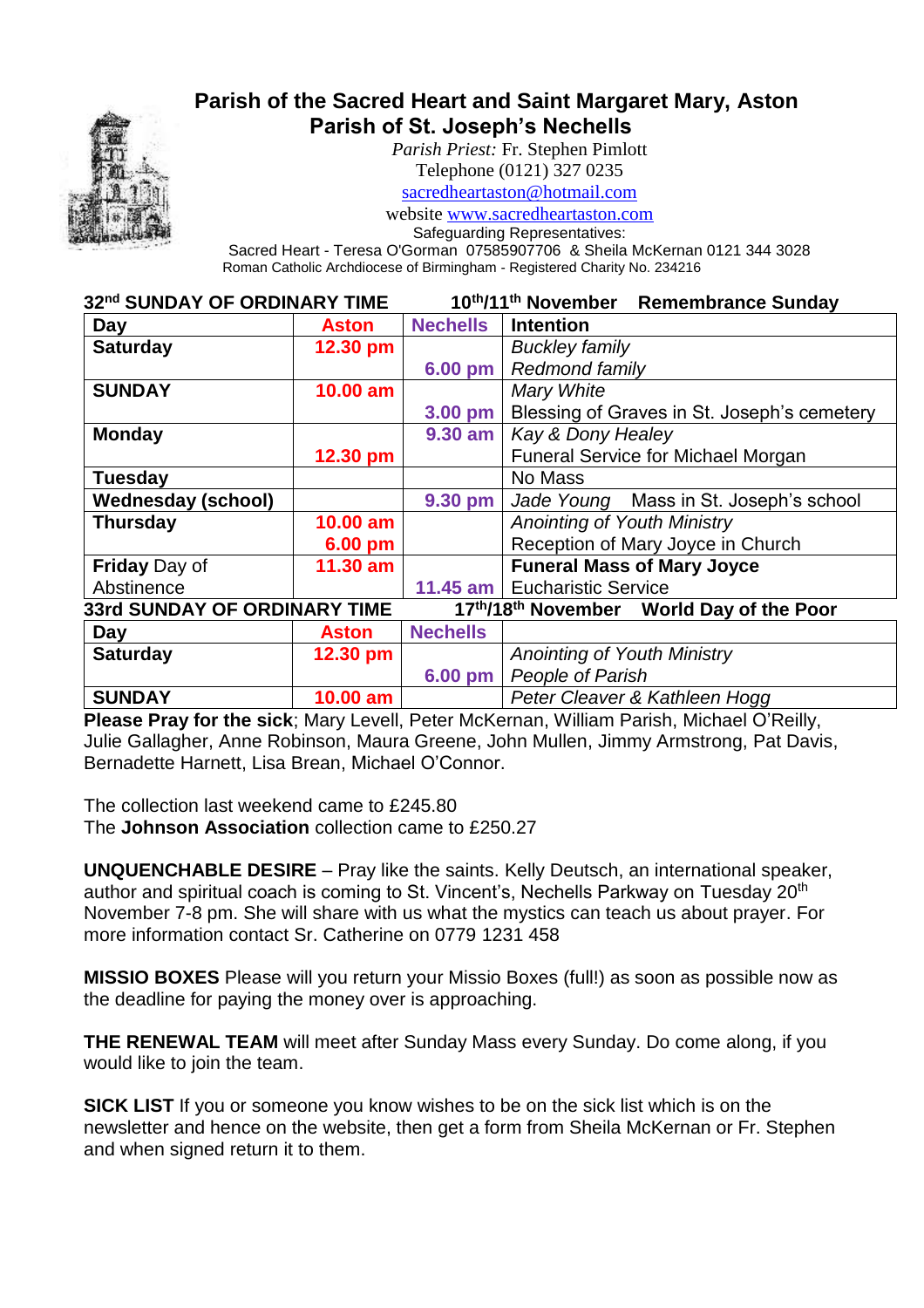**The Archdiocese hearing in the Independent Inquiry into Child Sexual Abuse (IICSA)** begins in London on Monday 12 November, and runs until Friday 16 November. The Archdiocese believes that the work being done by IICSA is of great significance and supports the aim of strengthening and improving safeguarding practices and cultures within the Church. The welfare of children, young people and vulnerable adults is a fundamental priority for the Archdiocese. Fostering a culture which has safeguarding at its very heart remains a key part of our work. If you would like to speak to someone about safeguarding and the Church's work, please call **0121 230 6240**. If you would like to speak to someone independent of the Church you can contact the NSPCC on **0808 800 5000**. Please pray with us for all victims of abuse, and for all those involved in the work of this important Inquiry. Last weekend's Pastoral Letter on this matter can be found on the Archdiocese website <https://www.birminghamdiocese.org.uk/>

#### **BLESSING OF GRAVES St. Joseph's 11th Nov 3.00 pm New Hall Sun 18th Nov 2.30pm Witton Sun 25th Nov 2.30pm**

**The RCIA group** meets on Thursdays at 6.30 pm in the Presbytery at Sacred Heart. You are welcome to join in even if you are already a Catholic. It is good for all of us to do so every few years.

**ENGLISH PRAYER TIME** You are specially invited to come to the prayer time in Sacred Heart Presbytery on Monday nights 8 -10 pm. when everything will be in English. You can check that it is happening by phoning Sr. Meena on 07957342742.

**DAILY EXPOSITION** There is normally exposition in the Presbytery every day 10 am – 5 pm and 8 pm – midnight. To check phone Sr. Meena on 07957342742.

**THE KINGDOM WARRIORS** meet on Tuesdays at 6.30 pm at St. Vincent's Church, Nechells Parkway. This a group for young adults (18+) and involves the study of the Bible.

**SILENT MOVIE NIGHT** at the Maryvale Institute, Old Oscott Hill, B44 9AG in aid of Keralan & Philippine floods on Saturday 17<sup>th</sup> November at 7 pm. Tickets £6.

**Catholic Singles** is an organisation which helps single Catholics of all ages (over 18 years) meet other single Catholics, either one to one or through social events. For further information visit www.catholicsingles.org.uk or tel. 0161 941 3498.

**St. Paul's Nursing Home** in Selly Park are advertising for a nurse. See notice at the back of Church. Closing date for applications 14<sup>th</sup> November.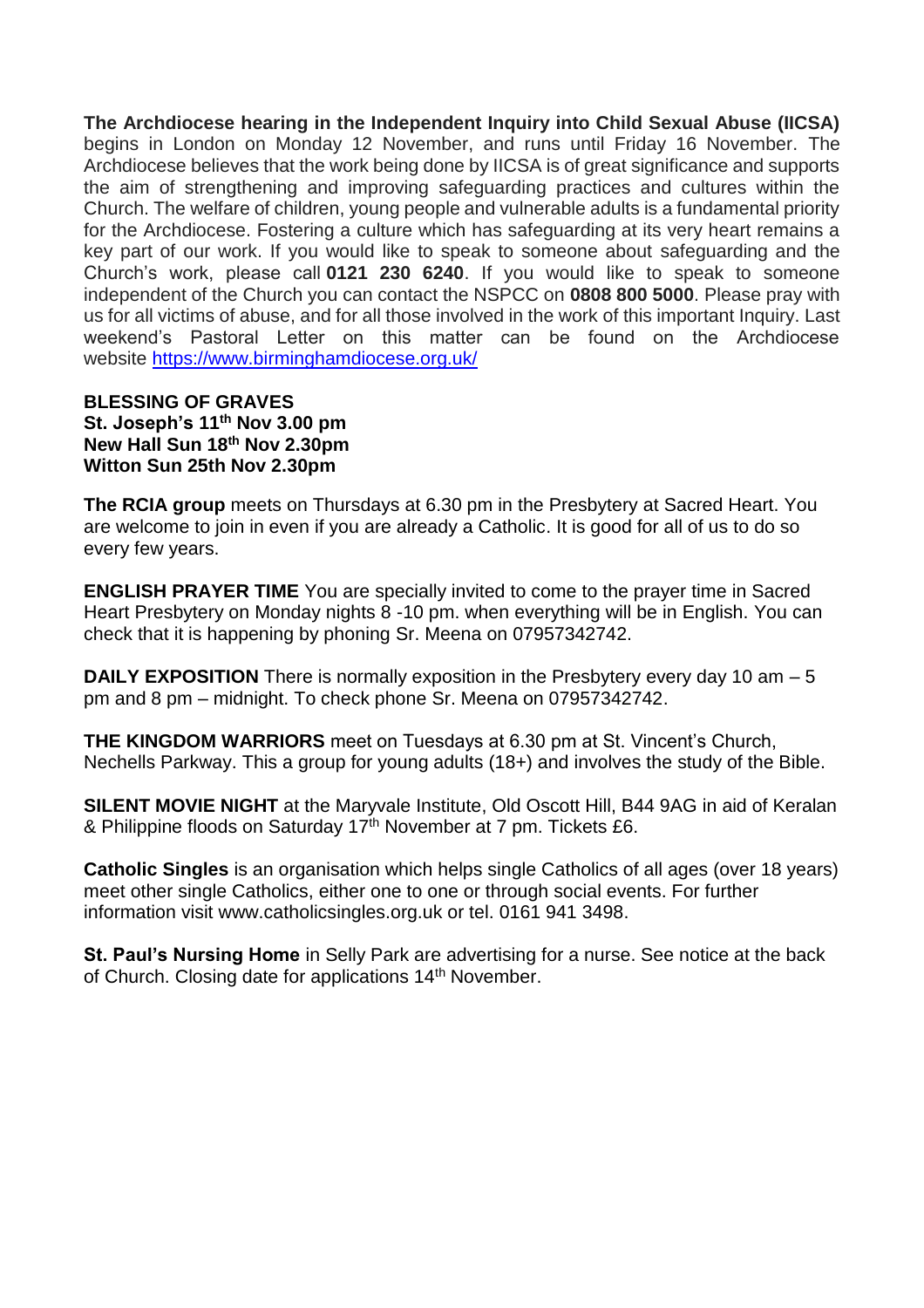# **First reading 1 Kings 17:10-16**

Elijah the Prophet went off to Sidon. And when he reached the city gate, there was a widow gathering sticks; addressing her he said, 'Please bring me a little water in a vessel for me to drink.' She was setting off to bring it when he called after her. 'Please' he said 'bring me a scrap of bread in your hand.' 'As the Lord your God lives,' she replied 'I have no baked bread, but only a handful of meal in a jar and a little oil in a jug; I am just gathering a stick or two to go and prepare this for myself and my son to eat, and then we shall die.' But Elijah said to her, 'Do not be afraid, go and do as you have said; but first make a little scone of it for me and bring it to me, and then make some for yourself and for your son. For thus the Lord speaks, the God of Israel:

"Jar of meal shall not be spent, jug of oil shall not be emptied,

before the day when the Lord sends rain on the face of the earth."'

The woman went and did as Elijah told her and they ate the food, she, himself and her son. The jar of meal was not spent nor the jug of oil emptied, just as the Lord had foretold through Elijah.

#### **Responsorial Psalm 145(146):7-10**

#### **My soul, give praise to the Lord.**

It is the Lord who keeps faith for ever, who is just to those who are oppressed. It is he who gives bread to the hungry, the Lord, who sets prisoners free.

It is the Lord who gives sight to the blind, who raises up those who are bowed down. It is the Lord who loves the just, the Lord, who protects the stranger.

The Lord upholds the widow and orphan but thwarts the path of the wicked. The Lord will reign for ever, Zion's God, from age to age.

#### **Second reading Hebrews 9:24-28**

It is not as though Christ had entered a man-made sanctuary which was only modelled on the real one; but it was heaven itself, so that he could appear in the actual presence of God on our behalf. And he does not have to offer himself again and again, like the high priest going into the sanctuary year after year with the blood that is not his own, or else he would have had to suffer over and over again since the world began. Instead of that, he has made his appearance once and for all, now at the end of the last age, to do away with sin by sacrificing himself. Since men only die once, and after that comes judgement, so Christ, too, offers himself only once to take the faults of many on himself, and when he appears a second time, it will not be to deal with sin but to reward with salvation those who are waiting for him.